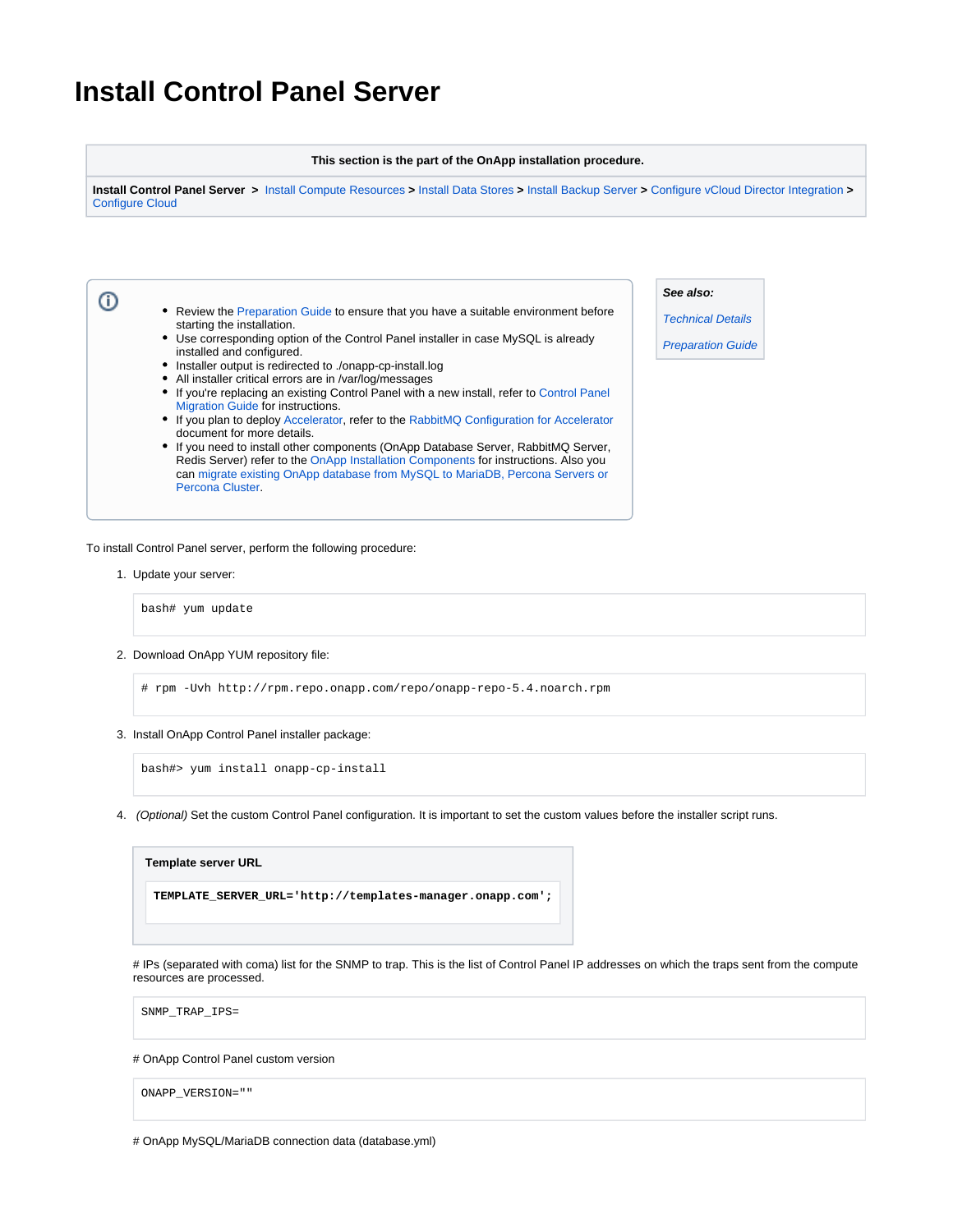```
ONAPP_CONN_WAIT_TIMEOUT=15
ONAPP_CONN_POOL=30
ONAPP_CONN_RECONNECT='true'
ONAPP_CONN_ENCODING='utf8'
ONAPP_CONN_SOCKET='/var/lib/mysql/mysql.sock'
```
#### # MySQL/MariaDB server configuration data (in case of local server)

MYSQL\_WAIT\_TIMEOUT=604800 MYSQL\_MAX\_CONNECTIONS=500 MYSQL\_PORT=3306

# [Use MariaDB instead of MySQL as OnApp database server](https://docs.onapp.com/display/MISC/Install+OnApp+Control+Panel+with+MariaDB+as+database+server) (Deprecated parameter. If you set any values for this parameter, they will not take effect)

WITH\_MARIADB=0

# Configure the database server relative amount of available RAM (Deprecated parameter. If you set any values for this parameter, they will not take effect)

TUNE\_DB\_SERVER=0

# The number of C data structures that can be allocated before triggering the garbage collector. Only change this value if you understand what it does.

RUBY\_GC\_MALLOC\_LIMIT=16000000

## # sysctl.conf net.core.somaxconn value

NET\_CORE\_SOMAXCONN=2048

# The root of OnApp database dump directory (on the Control Panel box)

ONAPP\_DB\_DUMP\_ROOT=""

# Remote server's (to store database dumps) IP, user, path, openssh connection options ans number of dumps to keep

```
DB_DUMP_SERVER=""
DB_DUMP_USER="root"
DB_DUMP_SERVER_ROOT="/onapp/backups"
DB_DUMP_SERVER_SSH_OPT="-o StrictHostKeyChecking=no -o UserKnownHostsFile=/dev/null -o 
PasswordAuthentication=no"
KEEP_DUMPS=168
DB_DUMP_CRON='40 * * * *'
```
# [Enable monit - tool for managing and monitoring Unix systems](https://docs.onapp.com/display/MISC/OnApp+Services+Monitoring+Tool)

ENABLE\_MONIT=1

# If enabled (the 1 value is set) - install (if local box) and configures RabbitMQ Server (messaging system) for the vCloud support. (Deprecated parameter. If you set any values for this parameter, they will not take effect)

ENABLE\_RABBITMQ=1

# Rotate transactions' log files created more than TRANS\_LOGS\_ROTATE\_TIME day(s) ago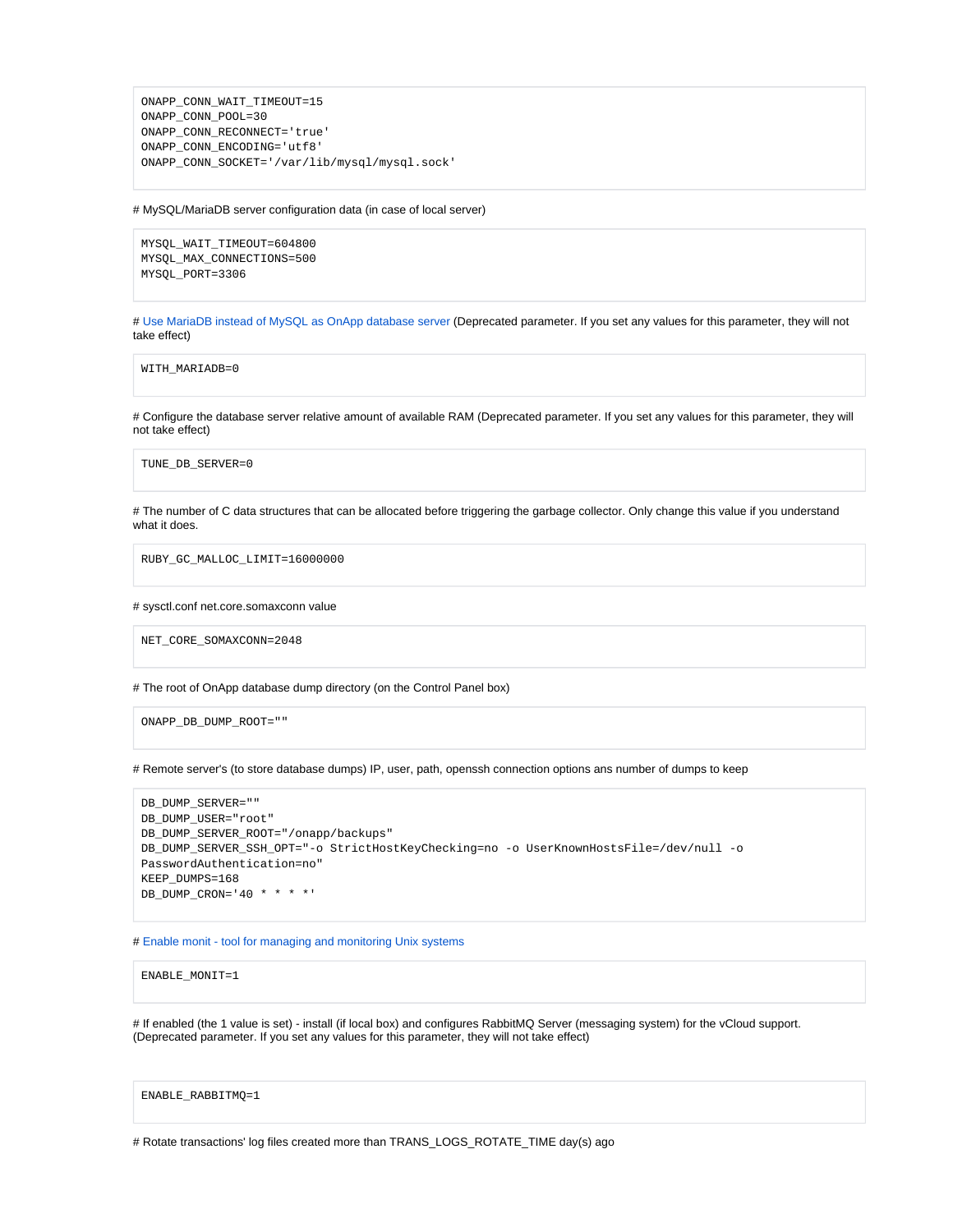TRANS\_LOGS\_ROTATE\_TIME=30

# Maximum allowed for uploading file size in bytes, from 0 (meaning unlimited) to 2147483647 (2GB). Default is 1GB

MAX\_UPLOAD\_SIZE=1073741824

# Timeout before ping Redis Server to check if it is started. Default is 5 sec.

REDIS\_PING\_TIMEOUT=5

# OnApp Control Panel SSL certificates (please do not change if you aren't familar with SSL certificates) # \* The data below to generate self-signed PEM-encoded X.509 certificate

SSL\_CERT\_COUNTRY\_NAME=UK SSL\_CERT\_ORGANIZATION\_NAME='OnApp Limited' SSL\_CERT\_ORGANIZATION\_ALUNITNAME='OnApp Cloud' SSL\_CERT\_COMMON\_NAME=`hostname --fqdn 2>/dev/null`

# SSLCertificateFile, SSLCertificateKeyFile Apache directives' values # ssl\_certificate, ssl\_certificate\_key Nginx directives' values

```
SSLCERTIFICATEFILE=/etc/pki/tls/certs/ca.crt
SSLCERTIFICATECSRFILE=/etc/pki/tls/private/ca.csr
SSLCERTIFICATEKEYFILE=/etc/pki/tls/private/ca.key
```
# \* PEM-encoded CA Certificate (if custom one exists)

# SSLCACertificateFile, SSLCertificateChainFile Apache directives' values

# ssl\_client\_certificate Nginx directives' values

SSLCACERTIFICATEFILE= SSLCERTIFICATECHAINFILE=

# SSLCipherSuite, SSLProtocol Apache directives' values

# ssl\_ciphers, ssl\_protocols Nginx directives' values

SSLCIPHERSUITE= SSLPROTOCOL=

bash# vi /onapp/onapp-cp.conf

5. Run the Control Panel installer: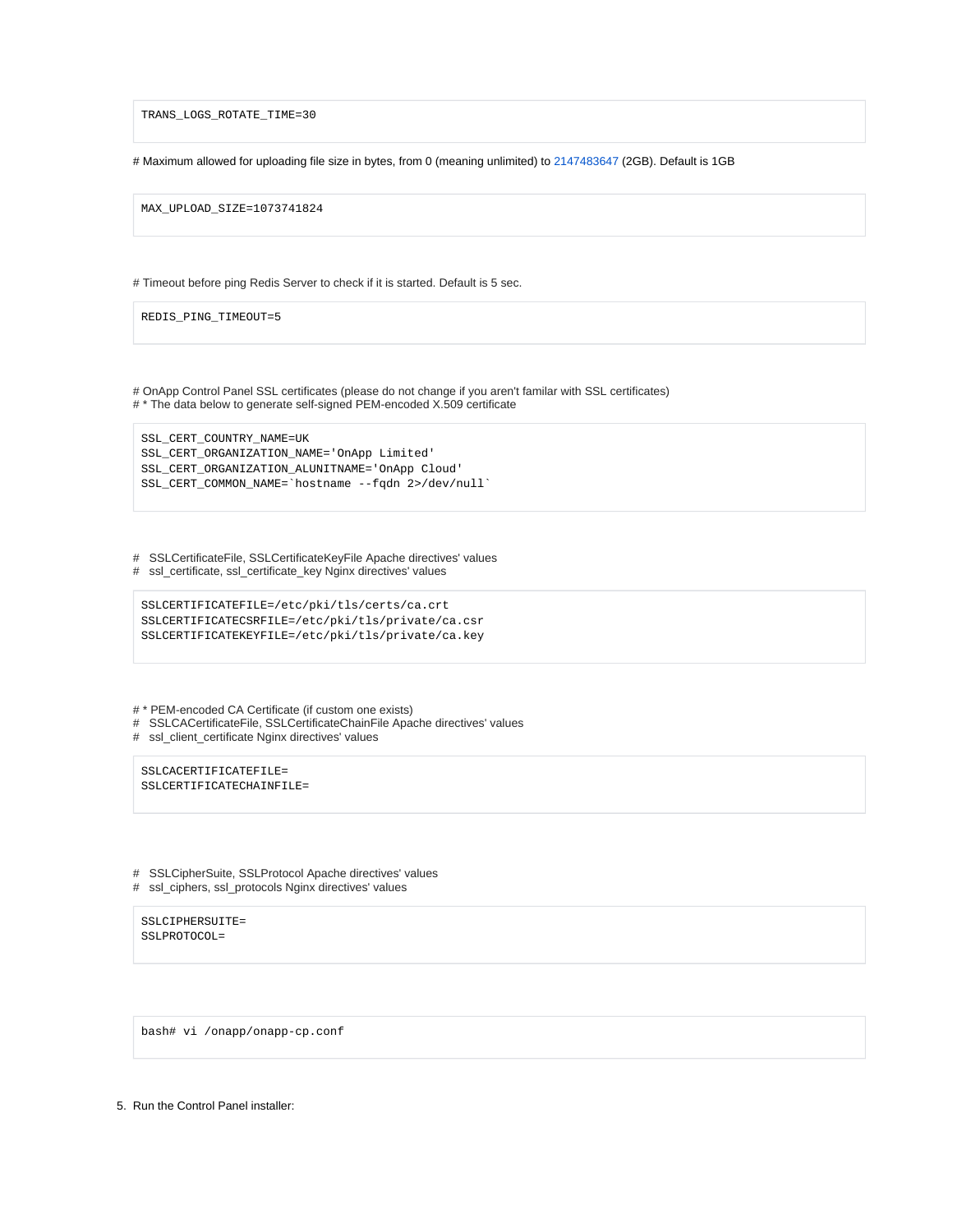bash#> /onapp/onapp-cp-install/onapp-cp-install.sh -i SNMP\_TRAP\_IPS

Set the OPENSSL\_ENABLE\_MD5\_VERIFY=1 environment variable if installing on CentOS 6.x with self-signed certificates. So the Δ installer command should look like:

# export OPENSSL\_ENABLE\_MD5\_VERIFY=1 && /onapp/onapp-cp-install/onapp-cp-install.sh -i SNMP\_TRAP\_IPS

## **Usage:**

**/onapp/onapp-cp-install/onapp-cp-install.sh [-c CONFIG\_FILE] [--mariadb | --community | --percona | --percona-cluster] [-m MYSQL\_HOST] [--mysql-port=MYSQL\_PORT] [--mysql-sock[=MYSQL\_SOCK] [-p MYSQL\_PASSWD] [-d MYSQL\_DB] [-u MYSQL\_USER] [-U ADMIN\_LOGIN] [-P ADMIN\_PASSWD] [-F ADMIN\_FIRSTNAME] [-L ADMIN\_LASTNAME] [-E ADMIN\_EMAIL] [-v ONAPP\_VERSION] [-i SNMP\_TRAP\_IPS] [- redis-host=REDIS\_HOST] [--redis-bind[=REDIS\_BIND] [--redis-passwd[=REDIS\_PASSWD] [--redisport=REDIS\_PORT] [--redis-sock[=REDIS\_SOCK] [--rbthost RBT\_HOST] [--vcdlogin VCD\_LOGIN] [- vcdpasswd VCD\_PASSWD] [--vcdvhost VCD\_VHOST] [--rbtlogin RBT\_LOGIN] [--rbtpasswd RBT\_PASSWD] [-a] [-y] [-D] [-t] [--noservices] [--ha-install] [--rake=RAKE\_TASKS] [-h]**

| Where:                        |                                                                                                                                                                                                 |
|-------------------------------|-------------------------------------------------------------------------------------------------------------------------------------------------------------------------------------------------|
| Database server<br>options:   | Default database SQL server is MySQL Server. Please use one of the following option to install<br>LOCALLY.                                                                                      |
| --mariadh                     | <b>MariaDB Server</b>                                                                                                                                                                           |
| --community                   | <b>MySQL Community Server</b>                                                                                                                                                                   |
| --percona                     | <b>Percona Server</b>                                                                                                                                                                           |
| --percona-cluster             | <b>Percona Cluster</b>                                                                                                                                                                          |
|                               |                                                                                                                                                                                                 |
| <b>MYSQL *</b>                | Options are useful if MySQL is already installed and configured.                                                                                                                                |
| -m MYSQL HOST                 | MySQL host. Default is 'localhost'                                                                                                                                                              |
| --mysql-<br>port=MYSQL PORT   | TCP port where MySQL Server serves connections.                                                                                                                                                 |
| --mysgl-sock<br>[=MYSQL SOCK] | Unix socket on which MySQL Server serves connections. Default values is /var/lib/mysql/mysql.<br>sock. Used if local server only. The socket is unset if the option's argument isn't specified. |
| -p MYSQL_PASSWD               | MySQL password. Random is generated if is not set or specified.                                                                                                                                 |
| -d MYSQL DB                   | OnApp MySQL database name. Default is 'onapp'                                                                                                                                                   |
| -u MYSQL USER                 | MySQL user                                                                                                                                                                                      |
|                               |                                                                                                                                                                                                 |
| REDIS <sup>*</sup>            | Options are useful if Redis Server is already installed and configured.                                                                                                                         |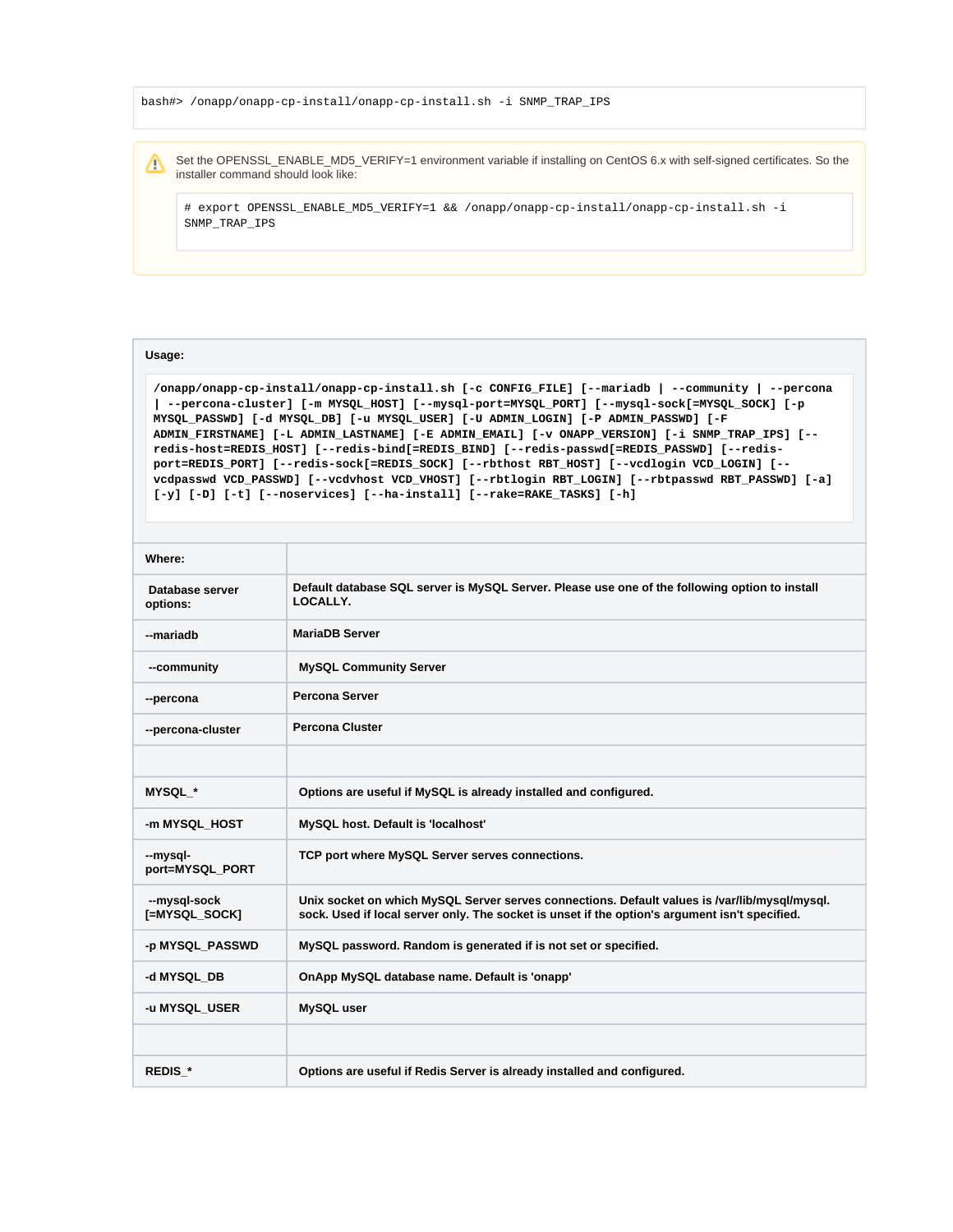| --redis-<br>host=REDIS_HOST       | IP address/FQDN where Redis Server runs. It is used by Control Panel to connect to Redis Server.<br>The Redis Server will be installed and configured on the current box if localhost/127.0.0.1 or box's<br>public IP address (listed in SNMP_TRAP_IPS) is specified. Default value is 127.0.0.1. If local Redis,<br>it will serve as well on the unix socket 'PORT' (if --redis-sock without argument isn't specified). |
|-----------------------------------|--------------------------------------------------------------------------------------------------------------------------------------------------------------------------------------------------------------------------------------------------------------------------------------------------------------------------------------------------------------------------------------------------------------------------|
| --redis-bind<br>[=REDIS_BIND]     | The IP address for Redis Server to serve connections (to listen). The option isn't mandatory.                                                                                                                                                                                                                                                                                                                            |
| --redis-<br>port=REDIS_PORT       | Redis Server listen port.<br>Defaults are:<br>0 - if local server<br>6379 - if remote server                                                                                                                                                                                                                                                                                                                             |
| --redis-passwd<br>[=REDIS_PASSWD] | Redis Server password to authentificate.<br>Random password is generated if the option's argument isn't specified.<br>By default no password is used for local Redis.                                                                                                                                                                                                                                                    |
| --redis-<br>sock=REDIS_PATH:      | Path to the Redis Server's socket. Used if local server only. Default is /var/run/redis/redis.sock. The<br>socket is unset if the option's argument isn't specified.                                                                                                                                                                                                                                                     |
|                                   |                                                                                                                                                                                                                                                                                                                                                                                                                          |
| <b>ADMIN *</b>                    | Options are used to configure OnApp Control Panel administrator data.<br>Please note, that these options are for NEW INSTALL only and not for upgrade                                                                                                                                                                                                                                                                    |
| -P ADMIN PASSWD                   | CP administrator password                                                                                                                                                                                                                                                                                                                                                                                                |
| -F ADMIN FIRSTNAME                | <b>CP</b> administrator first name                                                                                                                                                                                                                                                                                                                                                                                       |
| -L ADMIN_LASTNAME                 | <b>CP</b> administrator last name                                                                                                                                                                                                                                                                                                                                                                                        |
| -E ADMIN_EMAIL                    | <b>CP</b> administrator e-mail                                                                                                                                                                                                                                                                                                                                                                                           |
|                                   |                                                                                                                                                                                                                                                                                                                                                                                                                          |
| rbthost RBT_HOST                  | IP address/FQDN where RabbitMQ Server runs. The RabbitMQ will be installed and configured on<br>the current box if localhost/127.0.0.1 or box's public IP address (enlisted in SNMP_TRAP_IPS)<br>Default values are 127.0.0.1.                                                                                                                                                                                           |
| $VCD^*$                           | Options are usefull if vCloud/RabbitMQ are already installed and configured.                                                                                                                                                                                                                                                                                                                                             |
| vcdlogin VCD_LOGIN                | RabbitMQ/vCloud user. Default value is 'rbtvcd'.                                                                                                                                                                                                                                                                                                                                                                         |
| --vcdpasswd<br><b>VCD_PASSWD</b>  | RabbitMQ/vCloud user password. The random password is generated if isn't specified.                                                                                                                                                                                                                                                                                                                                      |
| vcdvhost VCD_VHOST                | RabbitMQ/vCloud vhost. Default value is '/'                                                                                                                                                                                                                                                                                                                                                                              |
| $RBT_{-}^*$                       | Options are used to configure RabbitMQ manager account. If local RabbitMQ server.                                                                                                                                                                                                                                                                                                                                        |
| --rbtlogin RBT_LOGIN              | RabbitMQ manager login. The default value is 'rbtmgr'.                                                                                                                                                                                                                                                                                                                                                                   |
| --rbtpasswd<br><b>RBT_PASSWD</b>  | RabbitMQ manager password. The random password is generated if isn't specified.                                                                                                                                                                                                                                                                                                                                          |
|                                   |                                                                                                                                                                                                                                                                                                                                                                                                                          |
| --ha-install                      | Proceed with Control Panel and High Availability components installation.                                                                                                                                                                                                                                                                                                                                                |
| --rake RAKE_TASKS                 | List of OnApp Control Panel rake tasks (separated with space) to run at the very end of install or<br>upgrade.                                                                                                                                                                                                                                                                                                           |
| -v ONAPP_VERSION                  | Install custom OnApp CP version                                                                                                                                                                                                                                                                                                                                                                                          |
| -i SNMP_TRAP_IPS                  | IP addresses separated with coma for snmp to trap                                                                                                                                                                                                                                                                                                                                                                        |
| -c CONFIG_FILE                    | Custom installer configuration file. Otherwise, preinstalled one is used.                                                                                                                                                                                                                                                                                                                                                |